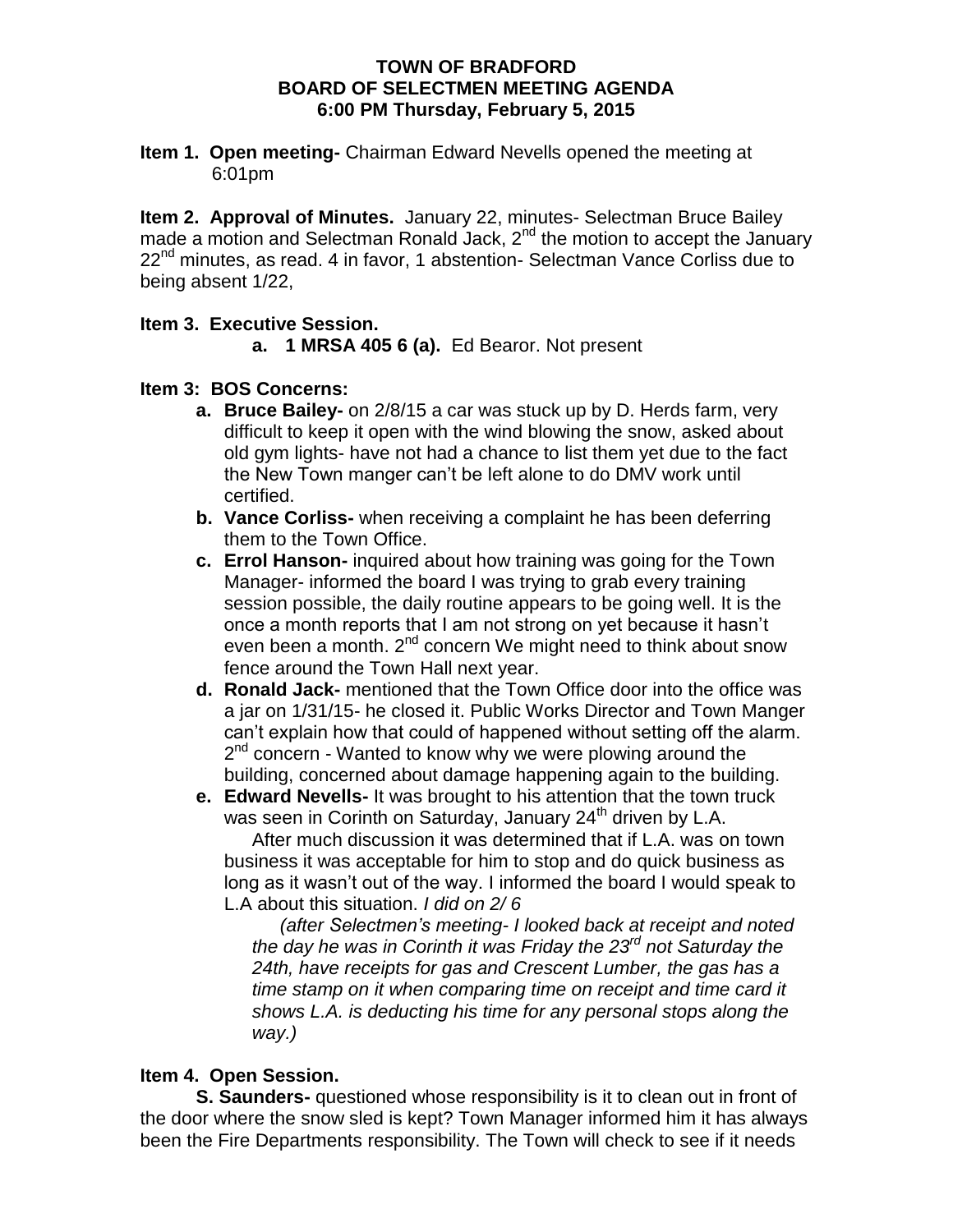to have more snow bucketed out of the area. Have done this once already this year.

## **Item 5. Committee Reports.**

**a. Planning Board-** had Public Hearing 2/2/15- went over 12 points , board in entryway highlighting the changes

- **b. CEO. –** visit to McGowan's residence- followed up by letter asking them to set up curb side pick up to help get rid of the trash. No electricity since July
- **c.** Recreation Committee. Winterfest is on for Saturday the 7<sup>th</sup>
- **d. Fire Department.-** Chief was present but had to leave for another meeting
- **e. Road Commissioner-** 2 snow complaints- attached. It was noted by Selectman B. Bailey that the guard rail on the Reeves road was hit. (I asked contractor about this on 2/6/2015 he realized it had happened)

## **Item 6. Old Business.**

- **a. Letter of resignation-** D. McDonough- Selectman E. Nevells made a motion and Selectman R. Jack 2<sup>nd</sup> the motion to accept the letter of resignation with regret and a thank you note shall be sent. Selectman E. Nevells will write the note. All in favor
- **b. Road Commissioner on ballot-** I (VJS) asked C. Oakes to take the position so I could be second person on this position until I was able to complete all my training. Anyone could have taken out their papers this year or any year in the past if they wanted to be on the ballot for road commissioner. There is a space on the ballot for a write-in candidate if someone else really wants this nonpaying position.
- **c. Budget , review of warrant-** took a look at the warrant, no action on it for there are still a few articles that need figures put in, article 7and 33.

## **Item 7. New Business.**

- *a.* **Need for more sand-** P.W. would like to wait and see if these next few storms happen as they predict, he is trying to stretch what we have to the best of his ability. If needed will start with 500 yards. (*R. Higgins will check with us when he has to break into the sand for Charleston if we haven't called him before hand.)*
- **b. Handling of road complaints-** When a complaint comes in before we call the winter contractor someone from the office will check out the situation. If a written complaint comes in then P. Wickett will be notified directly from the office.
- **d. Town Report recognition to whom?** Ruth Smith- Selectman B. Bailey will write something up.
- **e. Incentive for the ACO collecting late fees-** Selectman V. Corliss made a motion and Selectman R. Jack 2<sup>nd</sup> the motion to pay the ACO a 25% across the board incentive fee for each late fee that he collects. All in favor. There are approximately 75 dogs not registered at this time.